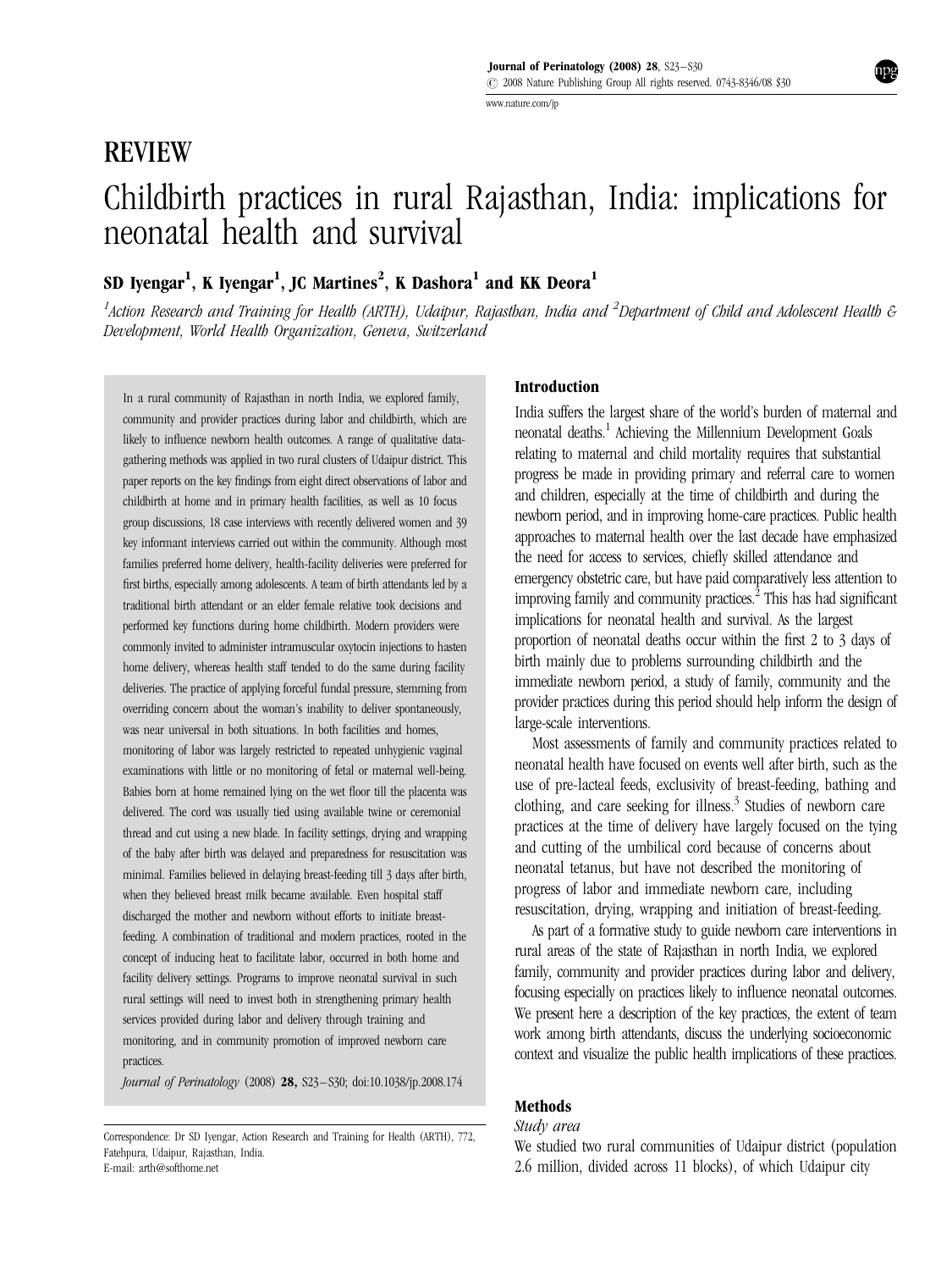(population about 500 000) is the district headquarters. We purposively selected two rural clusters (one 'intermediate' or well connected and the other 'remote' or poorly connected to urban areas and facilities) with key sociodemographic indicators (literacy rates and proportion of population belonging to socially marginalized groups) similar to those for the district as a whole. The intermediate cluster comprised of five villages (population 4567) and was connected to the block headquarters (6 km), a subdistrict town (12 km) and the district headquarters (48 km) by refurbished state highways. The remote cluster (seven villages, population 4234) was connected by poorly maintained district roads to the block headquarters (85 km), a subdistrict town (35 km) and the district headquarters (65 km).

#### Data collection and analysis

The formative research of newborn care practices utilized a range of qualitative methods for data collection. These included social mapping of community groups, providers and facilities, free listing, pile sorting and rating of illnesses and providers, longitudinal case interviews that commenced in pregnancy and spanned the neonatal period, key informant interviews and focus group discussions (FGDs) with mothers, grandmothers and traditional birth attendants (TBAs) or dais. In addition, we conducted a few direct observations of labor and childbirth to complement and clarify information obtained from the other methods.

In this paper, we report key findings related to labor and delivery. We have considered labor as spanning four stages, with the fourth stage being the vulnerable first hour after the delivery of the placenta, which also represents the immediate newborn period[.4](#page-7-0) We draw on 10 FGDs with mothers, grandmothers and TBAs, 18 case interviews with recently delivered women, eight direct observations of labor and childbirth and 39 key informant interviews.

To enroll participants for each FGD, we purposively selected one to two hamlets, listed all women therein and then invited 10 to 12 of those eligible to a secure indoor venue in the vicinity. Once eight or more participants had assembled, a moderator (social scientist) commenced the discussion. Latecomers and curious onlookers were engaged outside the room in a parallel educational session to prevent them from disturbing the FGD. The moderator used a pre-tested topic guide and tape recorder (the latter after consent) and a recorder took notes. Raw notes and tape recordings were used to generate transcripts in the local dialect. These were subsequently translated into English in a close consultation with investigators. Codes were assigned using Atlas-ti software package and the data were analyzed in an iterative manner.

To carry out case studies of delivery and newborn care, we enumerated pregnant women in the third trimester and took consent from the woman and family. We interviewed these 18

We attempted to make direct observations of labor and childbirth in all the 18 pregnant women identified. We identified informants in the vicinity who would telephone with news of onset of labor, and arranged for a trained female investigator to rush to the venue at any time of day or night. Information about the women in labor was received for only eight women, in whom the observations were carried out. With the help of an observation guide, the investigator recorded her observations from the time she reached the venue, till at least 1 h after delivery of the placenta or discharge of the woman from the health facility, whichever was earlier.

## Ethical issues

Verbal consent for case and key informant interviews and for FGDs was taken from participants, and for observing home-level newborn care, from women and their families. We took consent from women for interviews and from women and elder family members for observation of the delivery process. In the case of government facilities, a general letter of organizational consent had been obtained from the district chief medical and health officer. In addition, consent was sought from the medical officer in charge, for a female observer to be present during labor and delivery. Finally, investigators introduced themselves to TBAs and local unqualified practitioners who had been invited by the family to attend home delivery. There were a few ethical dilemmas—on one occasion, just before giving a woman in labor an intramuscular oxytocin injection, an unqualified 'doctor' suggested that the investigator should leave the room, but the family members insisted that she should remain. On another occasion, family members sought advice from the investigator about taking the woman to the hospital, and on yet another occasion she was asked to help with applying fundal pressure—on both the occasions, the investigator who had no clinical training, politely declined, pleading either ignorance or inability.

#### **Results**

#### Choice of venue for delivery: home or hospital?

Focus group discussions revealed that the community norm is to opt for home delivery because of a perception that the TBA or *dai* is competent, and because fewer problems occur at home than at hospital.

They (dais) are good (at their work) $\ldots$  better than going to the hospital (four women nodded in agreement). At the hospital, 'dakh padey' (problems befall the woman). At home, 'kam (dakh) padey' (fewer problems occur). (FGD with grandmothers)

We gathered that an important reason for women preferring home deliveries was that the TBA 'touches' the woman or 'uses her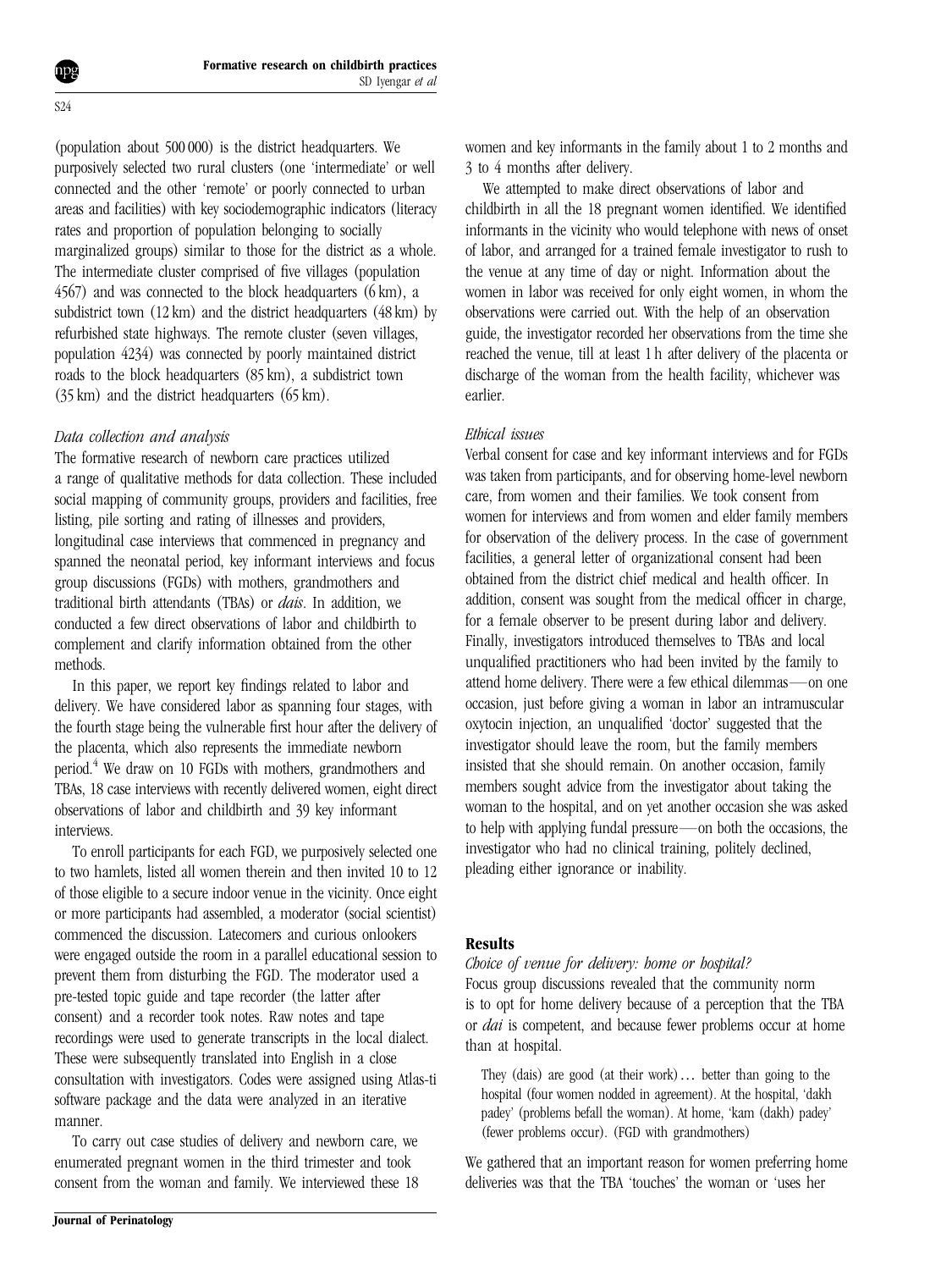hands'. This meant that she uses a massage like action to apply compressive pressure on the woman's abdomen, to help her deliver. By contrast, hospital staff-nurses and doctors-were seen as having a 'hands-off' approach—they merely exhorted women to 'apply strength' (bear down) while administering 'heat injections' or 'bottles' (intravenous drips).

At the hospital (they) don't use their hands—they don't touch anything and tell the woman (imitating a provider) 'Apply strength! Apply! (Lagaao taakat, lagaao!)' (laughing, two women nodded their heads).  $\ldots$  (they) give injections, then (they) hoist our legs up  $\dots$  (demonstrating) this way  $\dots$  We use all our strength and they don't even touch $\dots$ . Oh yes, they just don't touch! Now here (at home) if I get pains, the dai touches $\dots$  the more the pains, the more she touches... slowly, she uses her hands and then births the baby. Here (gesturing toward the abdomen), she uses her hands, and by that, the baby falls (comes out)... Yes...being at home is good. But if it doesn't happen... nowadays that is frequent, then (we) take and go (to hospital). (FGD with grandmothers)

The end of the above quote suggests that families are not dogmatic about opting for home delivery. Women reported at least two circumstances in which a hospital delivery is preferred—delivery in a married adolescent daughter and when the TBA opines that hospital would be better.

If (she) is in ochchi avastha (under-age) then  $\ldots$  problems $\ldots$  if she is a 12 or 13 year old, her parents don't keep her at home... (they) take (her) and go (to hospital) $\ldots$ 

If the naavi (dai) comes then (she) might say, keep (her) at home, or (she) might say, take her (to the hospital)  $\ldots$  if (delivery) doesn't happen after an hour, (she) says take (her) and go, so they (family members) take (her) and go. (FGD with mothers)

Traditional birth attendants are additionally valued for the range of ancillary tasks they perform as part of comprehensive birthing care.

(After delivery, the TBA) waits (for) an hour or two $\dots$  bathes and washes (the mother); (she) puts kaadi-haadi (a saree cloth) on her, cleans her... if clothes have to be washed then (she) washes them. Then later she comes to apply gaar (mud and cow-dung plaster) on the floor. Then she (the TBA) herself bathes and returns. She cares (for) everything and comes again on the following day. (She) mops the floor, removes rubbish (brooms), bathes the baby $\dots$  for  $2-3$  days milk doesn't come down so she gives (the baby) 'gadhlo' (a herbal concoction). (FGD with mothers)

Case interviews with 18 women who had delivered in the previous 6 months, 10 of them at home, showed that the decision regarding the place of birth was usually made by the father or brother of the woman.

I delivered at the Udaipur government hospital... here (in the village) there are no facilities—no doctor, no vehicle, so a vehicle has to be brought from the town. The doctor conducted my delivery. My sister, mother, mother-in-law and brother and many

others had accompanied me ...the decision to get the delivery done at Udaipur was made by brother and father. (Case interview with an 18-year-old mother educated up to grade 5)

Out of the eight instances in which we observed the process of labor and childbirth, in six, the families had opted for home delivery, whereas the remaining two families had planned for facility delivery. Of the two families that had elected to deliver in a facility, one was related to a hospital employee, whereas in the other instance, the parents of a married 17-year-old preferred a private nursing home for their daughter's first delivery. Three of the six women who intended to deliver at home actually had a delivery in a health facility. One 20-year-old primigravida insisted on going to the hospital soon after labor pains started, whereas two others had to be taken to a health facility when they failed to deliver at home. Eventually, five of the eight women observed gave birth in a health facility—four at facilities at the block or subdistrict level and one at a referral hospital at the district headquarters. The observation team followed the women who were taken to the hospital.

#### Team of birth attendants, one or two in charge

During case interviews, most women reported that more than one person was involved in childbirth, and that injections and drips were widely used to quicken delivery at home and in health facilities. However, as depicted below, we often found their account to be incomplete and incoherent, perhaps because women in labor were not in a position to recall clear details.

My delivery was done by mother, jethani (husband's elder brother's wife) and village doctor (an unqualified practitioner).... (To be) with a woman, a woman is needed so (I) had called (my) mother. At 4 o'clock the pain had begun. Mother-in-law sent (her) son (to) call and bring the village doctor, the came at 5 am and gave needles (intramuscular injections)—two on my hips and one on the arm, in 5–5 min each needle was given, and the baby was born at 6 o'clock... (At) 7 o'clock the village doctor went back. (Case interview with a woman who gave birth at home) For three days,  $(I)$  was admitted to the hospital  $\ldots$ . At the time of delivery there were three doctors and four nurses. (I) was admitted at 1:30 at night on 29th and (the baby) was born on 31st at 3 o'clock in the afternoon. They gave bottles (intravenous drips) again and  $again \ldots$  (Case interview with a woman who gave birth in a community health center)

In all the observations of delivery except one, we found that there was more than one birth attendant. During labor and until delivery of the placenta, a decision-making role would be assumed by one or two key providers. They monitored progress, facilitated delivery and looked after the placenta and newborn (in that order). A second category was that of helpers—female relatives, neighbors or the husband. They carried out support tasks like heating water, serving tea or decoctions to the woman, cleaning the home or rushing after delivery to fetch essential items like razor blades for

 $S25$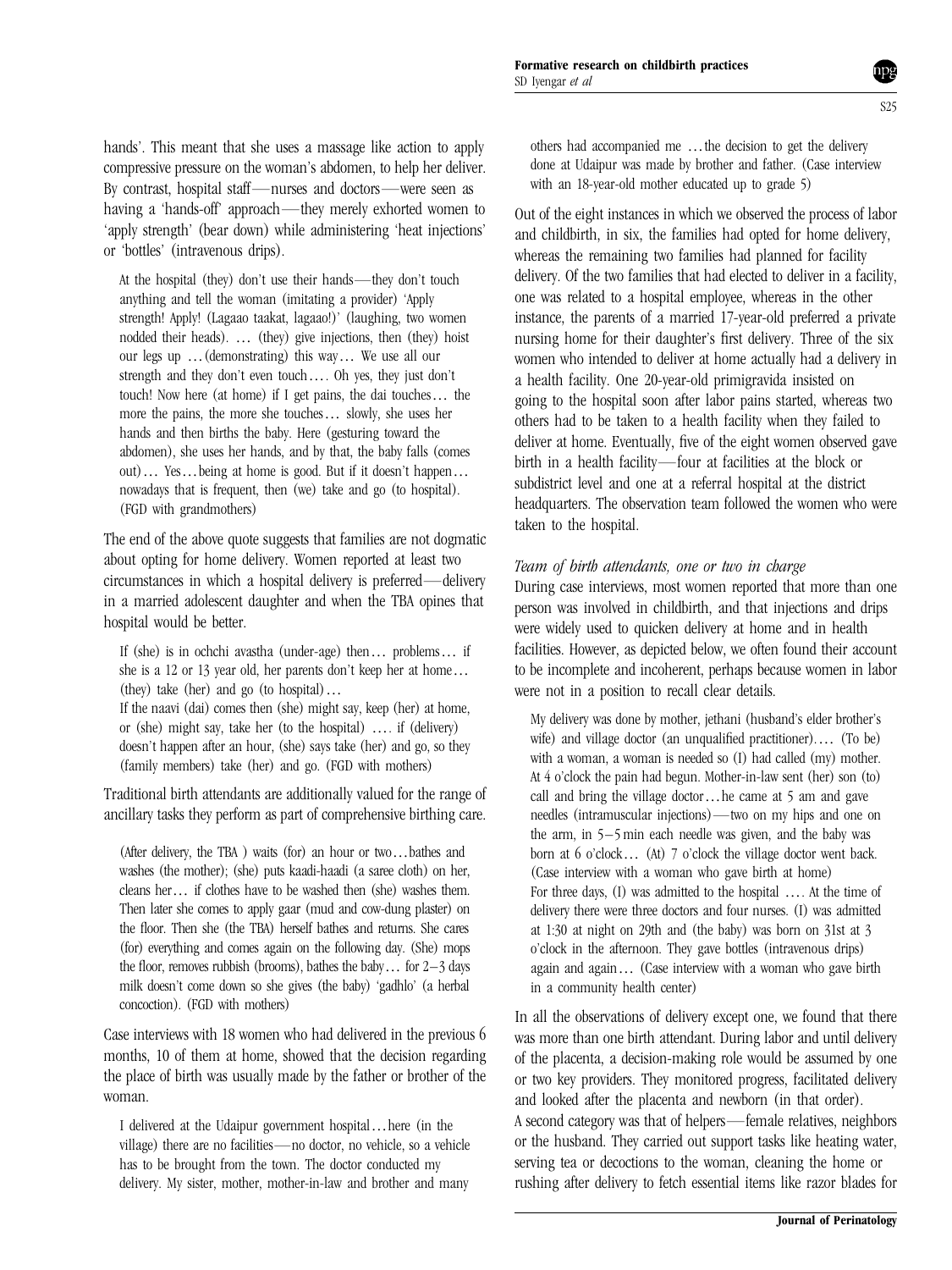cutting the cord or cloth for wiping and wrapping the newborn. Some other women acted as passive onlookers, with a few becoming active participants when key providers asked them to assist.

In the case of home deliveries, an elder female relative or TBA assumed charge, often in partnership with one to two other women. A modern provider was additionally invited to each delivery to give injections. In two instances, the modern providers were an unqualified village-based practitioner and a government auxiliary nurse midwife, and in one case the family called a homeopath. A TBA was present during all observed home deliveries and also accompanied the family to the health facility if delivery occurred there.

In the case of facility deliveries, the team of birth attendants was led by one or two staff nurses or doctor. However, within the labor room, a hospital attendant ('ward-boy'), the TBA brought by the family and even family members participated by applying fundal pressure. They also took part in wrapping the newborn or tying and cutting the cord.

#### Monitoring during labor

Labor was observed at home for five women, two of whom eventually gave birth in a health facility. Three remaining women had most of their labor in a health facility. During all the eight observations, we noted that the progress of labor was monitored by judging the intensity of contractions from the woman's reactions, by carrying out repeated pelvic examinations, or by looking at the introitus around the time the head was expected to emerge. The only two references to the fetus or its well-being were in the advice to one mother not to sit in a certain manner so as to prevent a 'crooked' fetal position and one experienced TBA's description of a fetus that had descended into the pelvis, as having 'left its home'. We did not find any mention of the possibility that events occurring during labor, including maneuvers undertaken by birth attendants like applying fundal pressure, might adversely affect the well-being of the fetus.

In all home and facility births, vaginal examinations, ranging from 1 to 28 in number, were carried out either to assess the progress of labor and/or to open up the birth passage, the latter by using fingers of one or two hands to 'iron out' the floor of the pelvis. It was sometimes difficult to differentiate the two purposes. The more frequent vaginal examinations clearly resulted from increasing anxiety and sense of urgency among birth attendants, especially when they perceived that labor contractions were weakening and chances of vaginal birth were receding. For five of the eight women, more than one person carried out vaginal examination—after the main attendant had carried out some, the other attendants would perform a few more examinations or attempt to open up the birth passage.

Two extreme examples are described below. First, a woman delivering for the fourth time at home was subjected to 22 serial examinations over about 2 h by a village '*doctor*' under instructions from the attending TBA. However, as it started dawning on the TBA that the baby was not descending, she too examined the woman another four times, just to make sure. The woman in question failed to deliver at home and had to be transported to the hospital. Second, for a woman delivering in a health facility, the nurse midwife carried out eight pelvic examinations over a period of 6 h, whereas the accompanying TBA and mother-in-law carried out another 16 and 2 examinations, respectively (some in front of the nurse), in between strenuous efforts to apply fundal pressure.

All vaginal examinations at home, as well as about half of those conducted in health facilities, were carried out using one or two fingers of bare, ungloved hands, which were sometimes wiped after the procedure, often by using the woman's own skirt. Only one village 'doctor' dipped his (bare) fingers in dilute antiseptic solution before performing vaginal examinations.

## Fundal pressure

We found the practice of applying bimanual fundal pressure to be near universal. In the local language, the practice was known variously as 'hâth denâ' ('to use hands'), 'jor lagaana' (to apply force) or 'taakat lagaana' (to apply strength). Fundal pressure was often applied in rapid pulses—our investigators counted pressure being applied between 50 to 185 times during each delivery. We observed three positions for applying fundal pressure $\equiv$ (1) with the attendant sitting behind a woman seated on the floor with hands encircling her abdomen, (2) with the attendant standing or kneeling over the woman lying supine on the floor and (3) in case of facility deliveries, with the attendant standing on a footstep by the side of the woman lying supine on a labor table. The quantum of force was probably greatest when the birth attendant stood or knelt over the supine woman and transmitted a large part of her/his body weight onto her abdomen. Although key informants mentioned that the attendant should 'use her hands' only when the baby is on the verge of coming out, we observed fundal pressure being applied much earlier. On at least two occasions, this occurred in the early or latent phase of labor, as judged from mention of '2 to 3 cm dilatation' on pelvic examination. During one home delivery, fundal pressure was so strong that the baby shot out onto the floor, its head collided with a ledge almost a foot away and rebounded toward the mother's introitus. In this and in another home delivery in which a hefty village 'doctor' applied compressive pressure, the placenta ejected simultaneously, along with the baby.

Although women during FGDs had suggested that hospital staff tend to avoid 'using their hands', we found nurse midwives, hospital attendants and even a doctor applying fundal pressure in all four births observed in a subdistrict or block-level health facility, as depicted in the quotes below.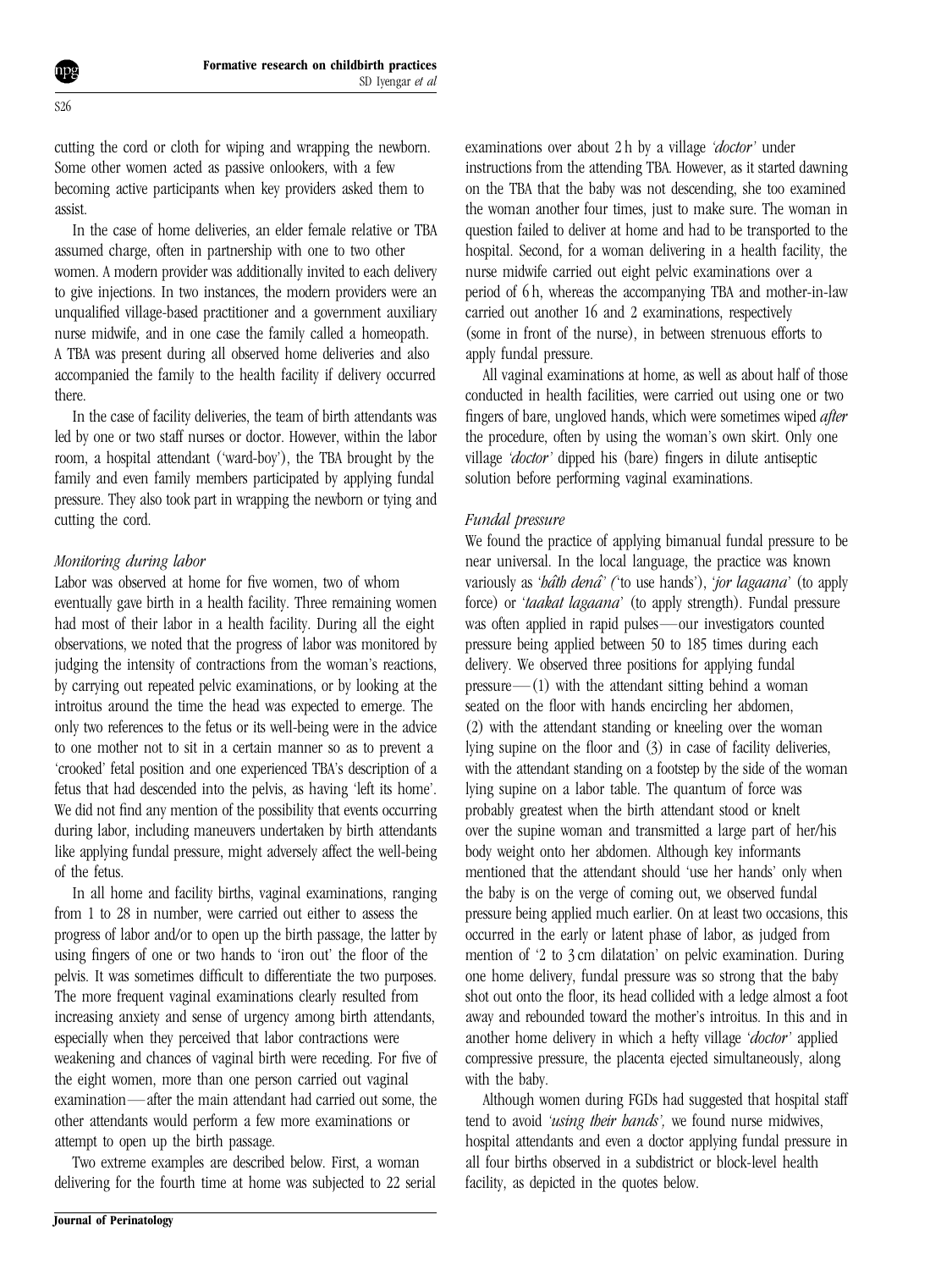'I am completely exhausted (from applying fundal pressure)... (turning to the woman's mother-in-law who was also present in the labor room)—Now you do it in my place'. (A nurse in a community health center labor room)

'Laloo! This much force will simply not suffice! You will need to eat almonds to become stronger!' (a health center doctor reproaching a hospital attendant who had climbed onto a footstep and was applying fundal pressure, evidently without much success).

#### Injections to accelerate labor

In the anxiety to ensure that labor contractions occurred with sufficient strength, intramuscular injections were widely used. Our investigators noted two types of injection-oxytocin and valethamate bromide—the latter being a smooth muscle relaxant used by practitioners in India to shorten the first stage of labor.<sup>[5](#page-7-0)</sup> but not featured in WHO guidelines for the management of childbirth.<sup>[6](#page-7-0)</sup> In all the five observations of labor at home. TBAs or relatives invited modern providers to give heat injections ('garmi ri  $hui'$ ), which we learnt, meant oxytocin. Four women received between one and five intramuscular injections. In the fifth instance, the auxiliary nurse midwife arrived too late to give an injection, as the baby and placenta had already been delivered by a TBA. Although the number and timing of injections was largely decided by the modern provider, in one instance, the TBA instructed the village practitioner to give repeated injections to quicken delivery—this woman underwent 27 pelvic examinations and received five oxytocin injections before being referred to the hospital where she delivered a fresh stillborn baby. In contrast to the demand for 'heat injections' (oxytocin) on the part of TBAs and family members, valethamate bromide (Epidosin) was administered largely at the modern provider's own discretion, as a kind of adjunct to oxytocin.

An overriding concern among birth attendants was that the woman might fail to deliver and would need to be transported to hospital. To families this meant that the provider had failed to conduct the delivery. We learnt from FGDs and key informant interviews with older women and TBAs, that the strength of labor contractions is rooted in the traditional hot and cold humoral concept—successful delivery requires the strength that comes from a 'hot' condition of the body. A healthy and strong woman is able to generate sufficient heat and 'taakat' (strength or force) to deliver the baby by herself. However, nowadays, women of the younger generation fail to generate adequate heat and consequently run out of strength. This is because (younger) women no longer seem to work hard, do not use a hand mill to personally grind flour and instead, consume rotis (unleavened bread) made from flour ground in an electric mill. Their lack of strength during labor needs to be compensated by administering heat injections and external force or 'taakat' in the form of fundal pressure, to help expel the baby and placenta. Thus, both measures were intended to reinforce the woman's own efforts at bearing

down and to obviate the need for going to hospital, thereby also saving the provider's reputation.

After reviewing the findings from the direct observation of deliveries, we again interviewed six grandmothers to assess the historical evolution of key practices. All of them mentioned that during their time, deliveries took place only at home at the hands of a dai or a female relative. Barring one stray instance, they did not mention any practice of administering heat injections to facilitate delivery. Instead, concoctions comprising tea, jaggery and hot pepper would be administered to a woman before delivery to induce heat. As one grandmother said, *'in our times, that was the* (source of) garmi (heat)'. However, all these key informants had themselves experienced fundal pressure and believed it to be a mandatory part of the delivery process. This was obvious from statements like 'without halkiya (fundal pressure), delivery just does not happen.'

According to older TBAs, fundal pressure was meant for women who could not bear down properly and was to be applied when the 'mouth' (cervical os) had opened about three fingers. These were the very same indications for giving injections. As one TBA stated, 'some women have zor (strength) while others don't, so someone has to help.'

#### Immediate care of the newborn

Resuscitation. Two newborns delivered in facilities (government Community Health Center and private nursing home) failed to cry after birth. The Community Health Center doctor repeatedly tapped the baby's back and feet and used an electric suction machine for over 12 min, before attempting to give oxygen, and bag and mask resuscitation. In the private nursing home, the accompanying TBA held the baby upside down by the ankles and repeatedly slapped it till it cried. As it turned out, both babies survived the neonatal period, though we do not have further follow-up data. The following narrative account by the investigator observing the process highlights the gaps in preparedness for resuscitation in the community health center.

'The baby did not cry at birth. The attending doctor tapped its feet and back, carried out throat suction using an electrical machine, listened to the heart and tried to give oxygen through a nasal tube. After 12 min, a pediatrician was called—he too tapped the baby's feet and back, repeated suction and unsuccessfully tried to give oxygen with the nasal tube, but the tube kept coming out. He then realized that the oxygen cylinder was empty. Another cylinder was quickly wheeled in from another room. An ambu bag was then applied and compressed about 12 times... Twenty minutes after birth, the doctor came out of the labor room and advised the family to rush the baby to the city hospital. At this point, a nurse midwife who had stayed behind in the labor room held the baby upside down and slapped it twice, and it started crying. An injection prescribed by the pediatrician was hurriedly procured from a shop outside the health center and administered.'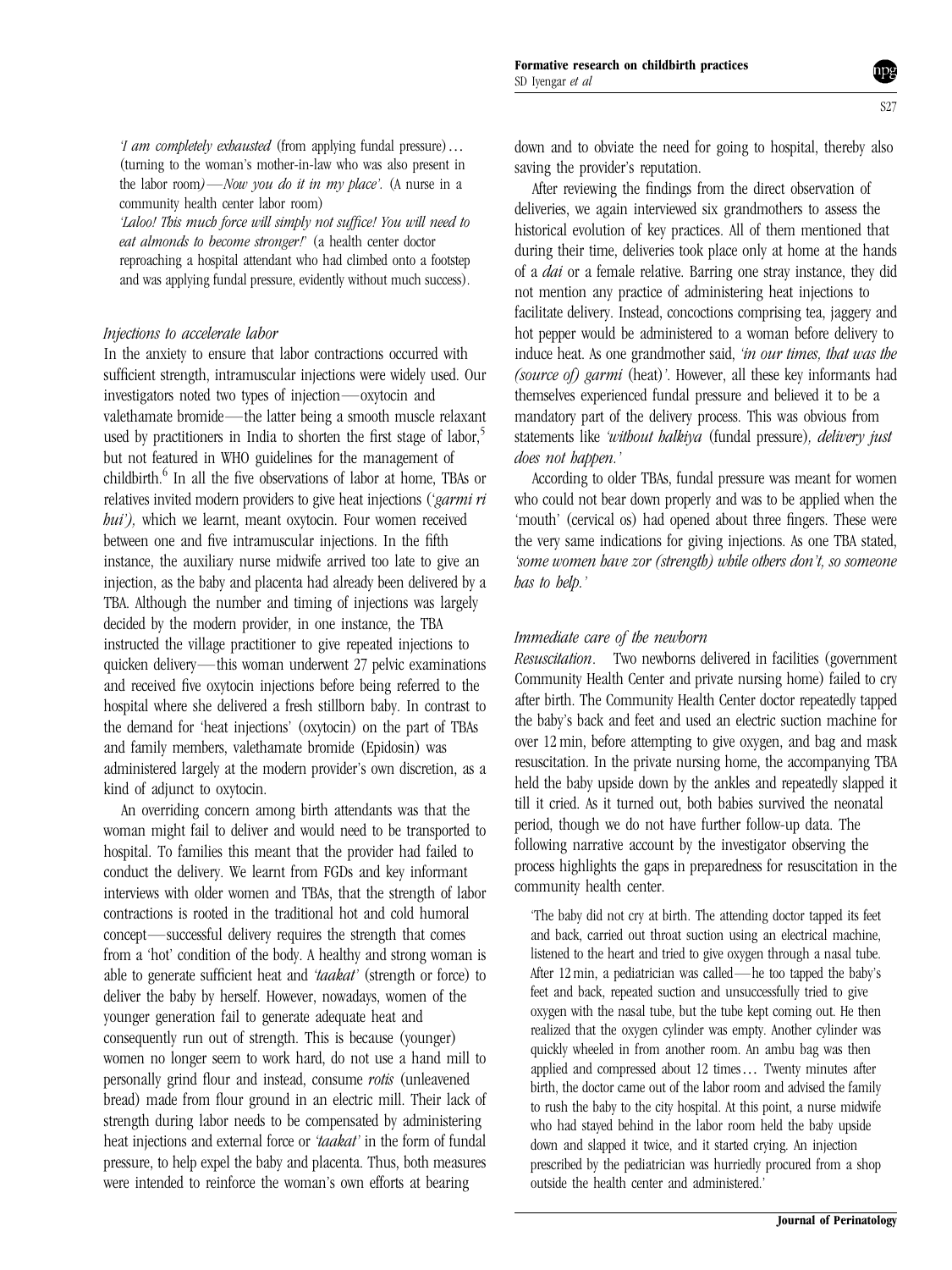Drving, wrapping and bathing. In the three instances in which delivery was completed at home, the birth attendants made no attempt to receive the newborn in their hands—the baby exited directly onto the bare floor or jute mat. No attempt was made to pick up the baby, or to dry and wrap it, until after the placenta delivered. The placenta clearly took precedence—after it came out, the attendant waited for the cord to stop pulsating and then tied it with bare, unwashed hands. The baby was covered 5 to 15 min after birth. During facility deliveries, we observed that except for one instance, birth attendants did receive the newborns in their hands. However, the wiping cloth was hurriedly taken from the family after birth of the baby, and the same wet cloth was used to cover or wrap the baby. FGDs and case interviews with women revealed a dominant pattern of bathing the newborn soon after birth, and after that, to dry, wrap and place it next to the mother.

(Moderator: After how much time is the baby bathed?)

After about an hour, till then it might as well remain lying around. (We) let it lie till then on the floor  $\dots$  (it) remains lying on the  $floor...$ 

(Moderator, pointing to mud floor: You mean it remains lying on a floor like this?)

Nothing spoils (goes wrong), Behanji (sister)! If everything has been given in the baby's hands (if the baby is blessed) then nothing will go wrong. If not then it will go (die). (FGD with grandmothers)

(Moderator—When is the baby laid near the mother?)

(The baby) is bathed–washed and after that, laid near the mother. (FGD with mothers)

Those who advocated early bathing mentioned various benefits—the baby 'becomes clean and good', does not give out odor ('aamla'), loses its lethargy and yet sleeps well and does not experience fear *('ghabraave nahi'*). Several women said that they emulated the common practice seen in hospitals, of bathing a newborn immediately after birth. However, tribal community families residing in the remote cluster preferred to delay bathing till an auspicious day or till the day of the sun ceremony ('sooraj pooja') that was traditionally scheduled on the fifth, seventh or ninth day after birth.

We don't bathe the baby immediately. (We do so) only after 4 to 5 days (two to three women agreed). In our community there is devi–devta's dosh (negative influence of gods and goddesses). Even now (we) don't bathe (the baby) and earlier too, the older (generation) did not bathe. If khetpaal (guardian deity of the fields) happens to be hovering around the little baby when (it) is bathed, then it will 'haar ja' (lose its life). Only after the sun ceremony is it bathed. (FGD with mothers of a tribal community)

An exception was made by all community groups whenever some supernatural processes (*lain-dain*) were perceived or a promise made by the family to the gods and goddesses had to be honoured. In such cases, the local faith healer would be consulted and the baby would be bathed in accordance with his advice, generally after 5 to 9 days. Similarly, if the newborn happened to be suffering from 'ragtyo' or 'lafdo' (problems triggered by supernatural influences), it was not to be bathed, or else death would surely ensue. We had learned earlier from free listing and severity ranking of newborn illnesses that the community listed these two problems as the commonest causes of death on the day of birth.

Cord care. Focus group discussions suggested that the cord was usually cut using an available blade. A ceremonial multicolored thread called lachcha or the twine used to braid women's hair was used as cord tie. Observations of home deliveries revealed that although a new blade was preferred, it often was not available.

Earlier, (the cord) was cut with a sickle, now no one keeps (it). (The cord) is cut with a blade or knife and tied with a thread. (It) is tied with a lachcha (three to four women affirmed simultaneously). Nowadays even a gathdi (rubber band) will do—earlier lachcha was used to braid the hair, so (it) was removed from the hair and the cord was tied. (FGD with grandmothers)

Although the dominant pattern was for the umbilical stump to be left to dry, items like clarified butter (ghee) or powders and ointments prescribed by providers were often used.

Sister (nurse) cut the cord...she gave a white tube (white ointment) to put on the cord. (Interview with a mother who delivered at home)

Powder was put on the cord—the doctor had given, that was put. (Interview with a mother of six children, who delivered in a health facility)

During all the observed facility deliveries, the cord was clamped and cut using scissors, although gloves were not always worn at the time.

Initiation of breast-feeding. Except for one home delivery in which the mother breast-fed within half an hour of birth on the advice of a nurse midwife, in none of the home or facility situations was any attempt made to breast-feed the baby during the 1½ to 2 h of observation after delivery. Our observations correlated with findings from case interviews with mothers. Women in the communities believed that milk does not 'get down' (that is, let down does not occur) until about 3 days after delivery, hence there is no point in trying to feed the newborn immediately after birth. Hospital staff did not appear to encourage early feeding, and unsupported attempts by some mothers to commence feeding early could even disappoint them.

At the hospital, behenji (nurse midwife) said breast-feed here itself, don't give anything else $\equiv$ so I gave the nipple in his mouth but he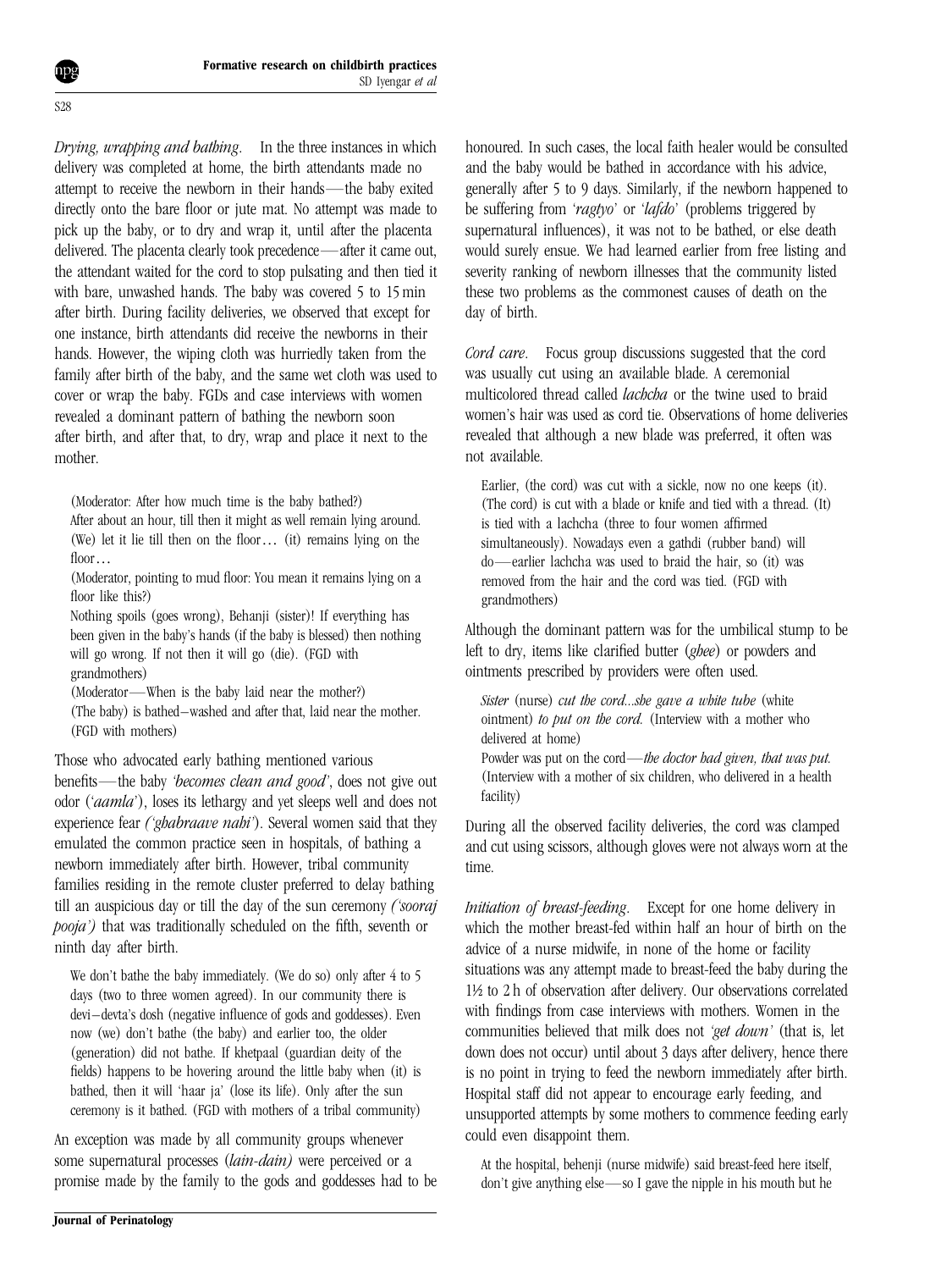did not feed. So later, the tea that I was drinking, (I) gave in his mouth. (I) gave 2–3 times. (I) breast-fed the baby after two days. (Case interview with a mother who delivered in a hospital)

Signs of positive change could be seen in the opinion of several TBAs who had received some training that the breast should be offered to the baby soon after birth. However, some other TBAs remained faithful to the notion that milk would get down only after about 3 days, before which attempting to breast-feed was pointless.

Early discharge. We observed that women were discharged within 2 h after the childbirth in a health facility, except for one instance in which the delivery occurred late at night when there was no transport available. Early discharge allowed little time for the mother to receive support in initiating breast-feeding. In the case of home deliveries, modern providers left within minutes of delivery of the placenta, whereas traditional providers stayed on for a few hours.

#### Discussion

Our study in a district in rural Rajasthan found that unlike some other areas of India, there still are strongly held beliefs in favor of home-based childbirth although most people appear ready to take the woman to a health facility if there appears to be any problem. People in the study areas also favored institutional delivery if the pregnant woman was very young.

Multiple persons acted as 'birth attendants' and had varying influence on practices during labor and childbirth. 'Skilled attendants' were often not in a decision-making position even when present during delivery, and in some cases they lacked competence and/or reinforced irrational practices. As a result, the presence of a supposedly 'skilled attendant' at home or at a health facility did not guarantee that the woman and newborn received 'skilled care'.

Although important differences were to be expected between the management of labor in homes and facilities, we were surprised to find strong similarities, especially in how anxious providers 'augmented' labor to facilitate quicker birth and handled the newborn immediately thereafter. To a great extent, this blurring of differences occurred because on the one hand 'modern' providers were invited to participate in home deliveries, whereas even within the labor rooms of health centers, the providers in charge (nurse midwives and doctors) as well as attending family members and TBAs engaged in some 'traditional' practices, as well as some unhygienic actions. Monitoring of the progress of labor was effected through repeated vaginal examinations, mostly with little consideration for hygiene. Bare fingers were additionally inserted to open up the vaginal passage. The use of uterotonic injections (oxytocin) was rampant, as was the application of manual fundal

pressure throughout labor and childbirth. Although the literature has described these fundal pressure maneuvers in a more benign way as 'abdominal massage', $^7$  the quantum of compressive force as actually observed by us was much greater than that expected of a massage.

These harmful practices are a matter of concern. Intramuscular oxytocin given before delivery of the baby is a dangerous practice, because the dosage cannot be adapted to the level of uterine activity and can lead to hyperstimulation, which is harmful to both the woman and her fetus. $8-9$  It can lead to impaired fetal oxygenation and hence fetal distress and asphyxia. An increase in the incidence of ruptured uterus, water intoxication and changes in blood pressure have been linked to this practice.<sup>[10–11](#page-7-0)</sup> However, the practice is widespread—a retrospective recall survey of  $1947$ recently delivered women in two rural districts of Rajasthan, conducted by ARTH in 2007, revealed that intramuscular injections were used to hasten delivery during 92% of institutional deliveries and 29% of home deliveries[.12](#page-7-0) Data from elsewhere in India too confirm the widespread misuse of oxytocin for labor acceleration during home births. $13-15$ 

The application of fundal pressure is expected to increase the risk of fetal distress (hence asphyxia) and birth trauma, including intracranial hemorrhage.[16](#page-7-0) The above-mentioned survey in Rajasthan<sup>[12](#page-7-0)</sup> found that fundal pressure was used in  $94\%$  of home and 63% of facility deliveries. The practice of multiple unhygienic vaginal examinations and manipulation of the birth passage substantially increases risk of puerperal genital infection<sup>[17–21](#page-7-0)</sup> and could predispose to neonatal infection.

Finally, little attention was given to the newborn immediately after birth. Early care practices related to keeping the newborn warm, preventing infection and early initiation of breast-feeding were clearly inappropriate. Skills and preparedness of providers for resuscitation were clearly insufficient. Promoting immediate drying and wrapping of the baby, hygienic cord tying and cutting, skin-toskin contact with the mother and initiation of breast-feeding within the first hour of birth will be critical to improving the survival of newborn infants, especially those that have a low birth weight.

Beneficial practices observed included preferring facility delivery for adolescents, ensuring a warm room for home delivery and giving importance to delivery of the placenta. These practices should be reinforced. At the same time, messages need to be developed to promote measures to prevent neonatal hypothermia and postpartum hemorrhage.

The Indian government's National Rural Health Mission has invested heavily in promoting delivery in health facilities from  $2006$  onwards,  $22$  and this has led to a marked increase in the numbers of institutional deliveries across India.<sup>[23](#page-7-0)</sup> For the increased reliance on health facilities to make a positive impact on maternal and neonatal mortality, measures to regulate the quality of delivery and postpartum care in health facilities must be instituted as a priority. For example, given that most neonatal (and maternal)